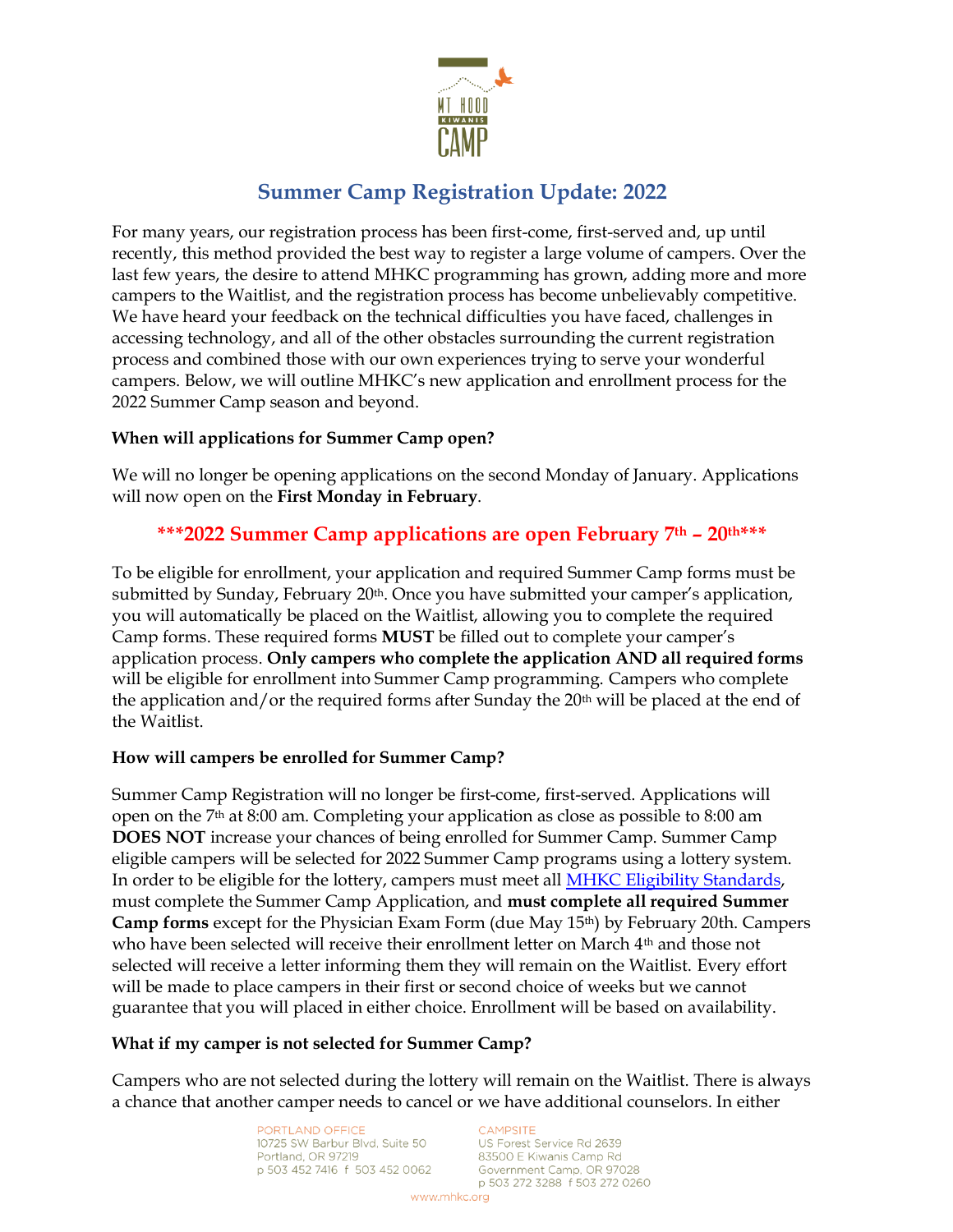

event, campers who have completed all required forms will be selected at random from the Waitlist to fill these open spaces. We will also have MHKC's Camp-in-a-Box available to purchase, for those wanting a bit of Camp at home.

For those campers who remain on the Waitlist in a given year and completed all the required Summer Camp Forms, a separate lottery will be held before the general lottery. This will allow Waitlisted campers from the previous year the first opportunity to fill the available spots in Camp, during the next year's application window. This **DOES NOT** guarantee your campers enrollment into Camp the following year. In order to be eligible for the Waitlist lottery, you **must submit a new application when applications open the next year, you must complete all required forms for the new application, and your camper must meet all MHKC Eligibility Standards**. Should you meet all of these requirements, your camper will be placed in this separate lottery, only for those who were on the Waitlist the year prior. Any remaining spaces in Camp will be filled through the general lottery which will consist of those campers who attended the year prior and any new applicants. We will make every effort to place all Waitlisted campers, from the previous year, into Camp but there is no guarantee that your camper will receive a place in Camp. Enrollment is dependent on the number of people on the Waitlist for your age group from the year prior, the expected number of counselors, and the space available at Camp.

We have created a couple of graphics to outline the new enrollment process. The first graphic outlines an example of the 2022 Enrollment breakdown. The second graphic outlines an example of enrollment for 2023.



PORTLAND OFFICE 10725 SW Barbur Blvd. Suite 50 Portland, OR 97219 p 503 452 7416 f 503 452 0062

#### **CAMPSITE**

US Forest Service Rd 2639 83500 E Kiwanis Camp Rd Government Camp, OR 97028 p 503 272 3288 f 503 272 0260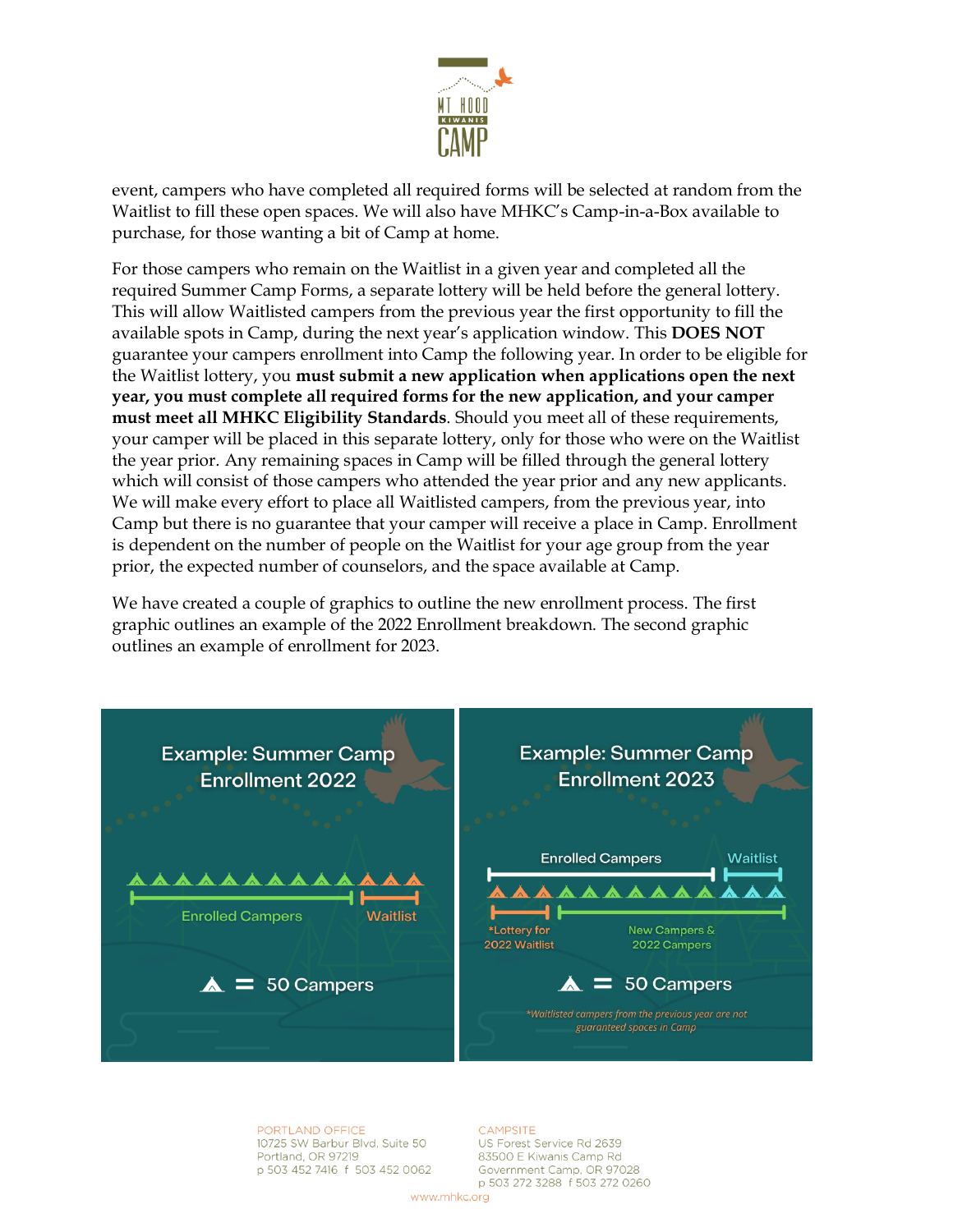

It is our hope that these changes will create the most fair and equitable process for applying and being enrolled in our Summer Camp Programs. It is also our hope that these changes ensure eligible campers do not go multiple years without being able to attend Camp. We thank you all for your continued feedback and support. If you have any questions we encourage you to check out our corresponding video [MHKC's Talking Heads:](https://youtu.be/p-1rXBLGHis) Summer [Camp Registration Update](https://youtu.be/p-1rXBLGHis) - 2022, join us live for our [MHKC Virtual Town Hall: 2021,](https://mhkcc.ejoinme.org/MyEvents/MHKCVirtualTownHall2021/tabid/1261188/Default.aspx) or email them t[o Allan@mhkc.org.](mailto:Allan@mhkc.org) We cannot wait to see you all at Camp in 2022!

Sincerely, Mt. Hood Kiwanis Camp

> PORTLAND OFFICE 10725 SW Barbur Blvd. Suite 50 Portland, OR 97219 p 503 452 7416 f 503 452 0062

CAMPSITE

US Forest Service Rd 2639 83500 E Kiwanis Camp Rd Government Camp, OR 97028 p 503 272 3288 f 503 272 0260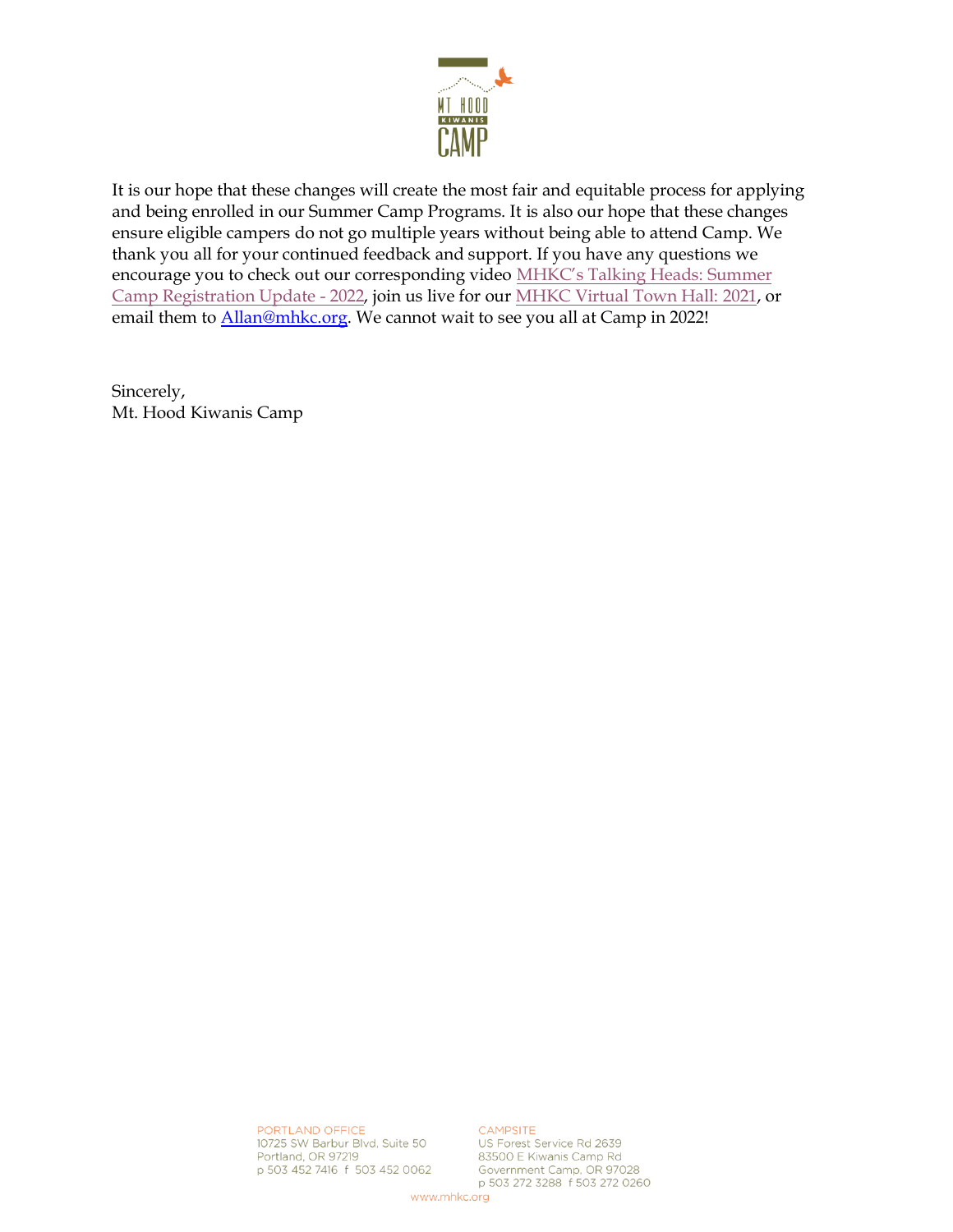

Hello Campers, Families, and Caregivers!

Since the dawn of time, campers have arrived at Camp on Sunday and headed home on Friday but this schedule has presented challenges for many people. We have heard all of your feedback and worked to address your concerns with some adjustments to the Camp schedule. Some of the concerns we have heard from you all is feeling nervous about turning onto Kiwanis Camp Road due to the high volume of traffic on Sundays and Fridays, disappointment in not being able to attend the Thursday night BBQ due to work or distance from Camp, or the challenges of attending the BBQ and then coming right back up the next morning to pick up your campers.

In addition to the challenges you all face, the current schedule presents challenges for us as well. In many cases, we are unable to contact a camper's primary care provider on Sunday's, when we have questions about a medication or care protocol. We also want the many supporters of MHKC the opportunity to attend a Thursday Night BBQ and they, like many of you, have a difficult time attending on Thursday nights. These individuals, foundations, and businesses are instrumental in being able to offer the life-changing programs campers enjoy. Supporters being able to experience the BBQ and interact with our amazing participants will help to cultivate their connection and support of MHKC and our programs.

With all of this in mind, we would like to present the new weekly schedule for Summer Camp 2022!

### **New Camp Schedule**

For the 2022 Summer Camp season**, Camp will now begin on Monday** afternoon. Campers will still have assigned check-in times starting at 12:45 pm. The **Camp week will now end on Saturday,** with checkout starting at 1:00 pm. Additionally, the Thursday BBQ is also moving. **The BBQ and show will be held on Saturday** of each week, starting at 11:00 am. Parents and caregivers may attend the Saturday BBQ or arrive only for camper checkout.

For those parents/caregivers attending the Saturday BBQ, we will not be setup for checkout during the BBQ and Campers will not be checked out until 1:00 pm. At the conclusion of the Saturday BBQ, around 12:30-12:45, we will ask all parents/caregivers to exit the Camp and return to their cars. We will then prepare for checkout (e.g. ID check station, nursing checkout, and allow groups to get to designated checkout areas). We will begin letting parents back in for checkout starting at 1:00 pm. We want to thank you all in advance for helping us in this process by exiting Camp and returning to your cars. This process will ensure your campers are going home with the right people, the right medications, and all of their belongings.

> PORTLAND OFFICE 10725 SW Barbur Blvd. Suite 50 Portland, OR 97219 p 503 452 7416 f 503 452 0062

#### CAMPSITE

US Forest Service Rd 2639 83500 E Kiwanis Camp Rd Government Camp, OR 97028 p 503 272 3288 f 503 272 0260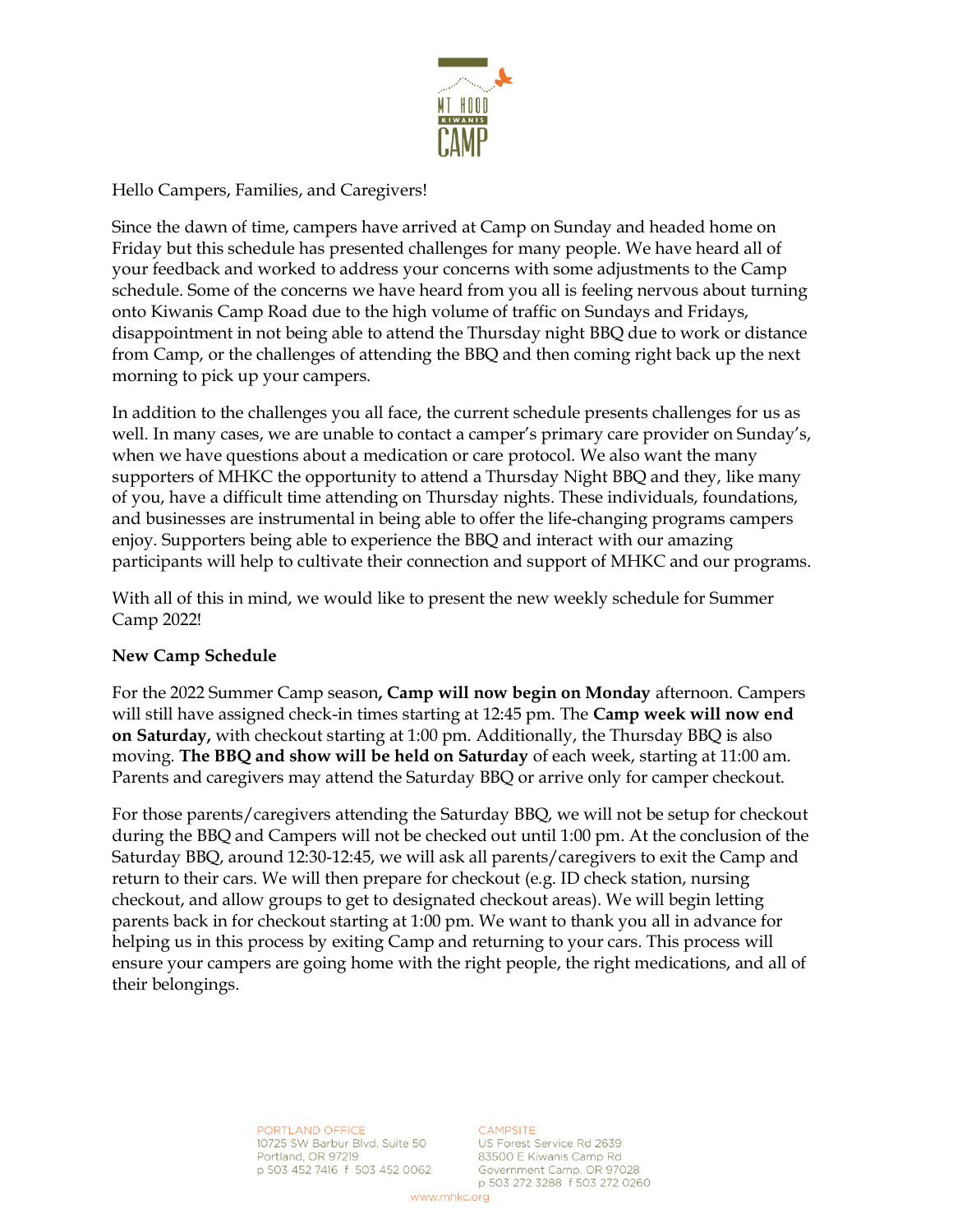



It is our hope that these exciting changes will create a safer check-in/checkout process, lead to more positive outcomes for campers, allow for better communications with physicians, and allow more people to attend the BBQ and amazing show our campers put on each week! Thank you all for your insightful feedback as we continually look to improve our Summer Camp programs. If you have any questions we encourage you to check out our corresponding video [MHKC's Talking Heads: Summer Camp Sch](https://youtu.be/sg_RA73KyEg)edule Update 2022, join us live for our [MHKC Virtual Town Hall: 2021,](https://mhkcc.ejoinme.org/MyEvents/MHKCVirtualTownHall2021/tabid/1261188/Default.aspx) or email them to [Allan@mhkc.org.](mailto:Allan@mhkc.org) Have a great week everyone!

Sincerely, Mt. Hood Kiwanis Camp

> PORTLAND OFFICE 10725 SW Barbur Blvd. Suite 50 Portland, OR 97219 p 503 452 7416 f 503 452 0062

CAMPSITE US Forest Service Rd 2639 83500 E Kiwanis Camp Rd Government Camp, OR 97028 p 503 272 3288 f 503 272 0260